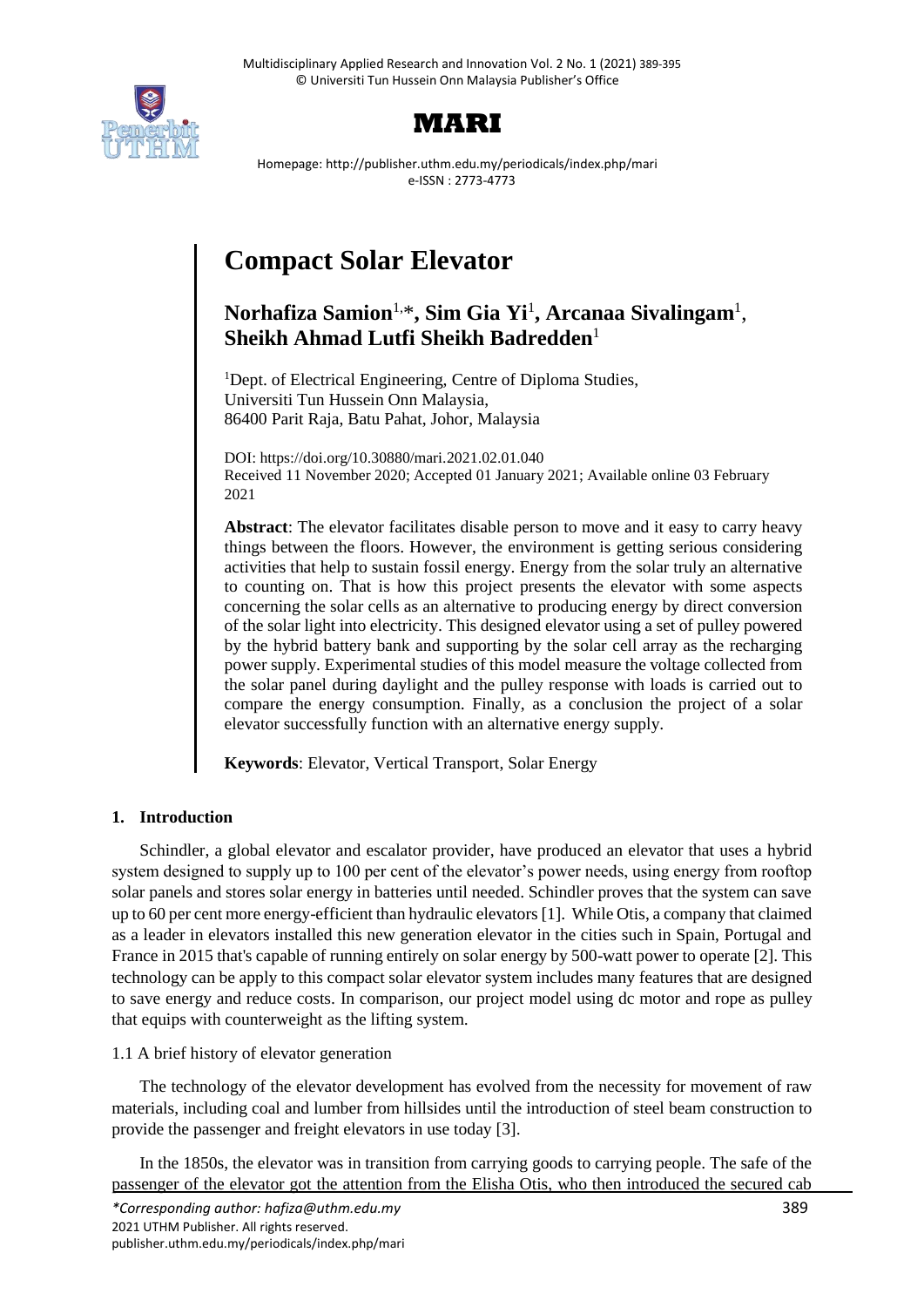from falling if the cable rope broke [4]. The first passenger successful installed in 1857 in a five-storey building in New York, powered by the steam engine [4]. Next, the first electric elevator was built by Werner von Siemens in 1880 in Germany [3]. In 1874, J.W. Meaker patented a method which permitted elevator doors to open and close safely. In 1887, American Inventor Alexander Miles of Duluth, Minnesota patented an elevator with automatic doors that would close off the elevator shaft [4]. Last but not least, the first vacuum elevator was offered commercially in Argentina in 2000 [3].

# 1.2 Solar for alternative powered elevator

Solar energy is a free renewable source, and it is readily and causes no pollution hence, it can be used to generate electricity. Solar cell or photovoltaic cell is the medium of converting the solar energy into electrical energy, can be used in the solar powered elevator. The solar panels are placed on the rooftop of building and the energy captured by the solar panels can stored in batteries or it can be used immediately for working of the elevator [5]. Renewable energy is going to be very important in the near future and the solar powered elevators should help reduce energy consumption and make the world more in sustainable condition. The new residential elevator is easy to install, more sustainable, and safer during power failures or outages.

# **2. Materials and Methods**

## 2.1 Materials

There are five main set of components block that need to consider (refer Figure 1).

- Solar panel. Solar panel used to absorb sunlight and generates electricity. The electricity is then supply to charge battery.
- Solar panel LED driver circuit. This circuit is being used to charge battery with the electricity which gets from solar panel. It also acts as voltage divider and connection circuit between battery and Arduino.
- Battery. The battery that used in the project is a rechargeable battery which functions as electric storage. It is charges by solar and supply electricity to Arduino.



**Figure 1: Specific of block diagram of project**

- Switching circuit. It is a device circuit that let user to control the motor direction which depends on case of push buttons by special algorithm programming which writing using Arduino programme code.
- Arduino Control Circuit. Arduino UNO board functions as a microcontroller which controls the input and output. This circuit decides the motor direction.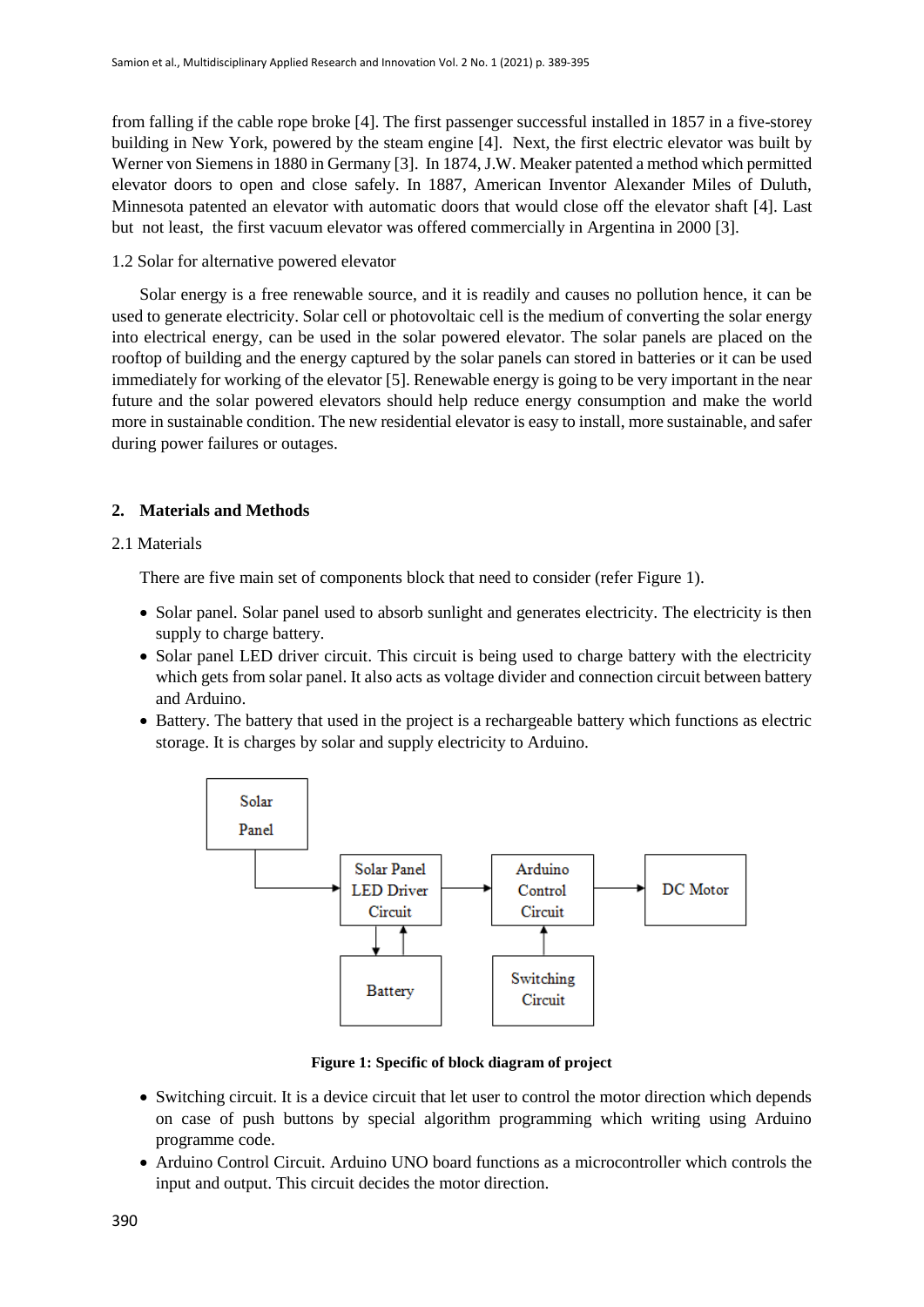#### 2.2 Modelling Process

Based on the requirement, the design is divided into two major developments (as shown in Figure 2); software development and hardware development. In order to confirm the system is working, the programs need to be done correctly. With the intention of the project is working, the whole circuitry need to be constructed correctly and the functionality are checked.



**Figure 2: Modeling process**

#### 2.3 Configuration of project

First, solar panel and battery used as input voltage supply in this project. Therefore, solar panel and battery connected to solar panel LED driver circuit to regulate the voltage of solar panel and control the current charge for battery. Then, the output voltage of solar panel LED driver circuit interfaced to Arduino control circuit using DC jack male connector of Arduino. Thus, Arduino control circuit consist analog integrated circuit L293D which using to control the directional of the dc motor depend on case of push buttons by special algorithm programming which writing using Arduino programme code.

#### **3. Results and Discussion**

The result was divided into two categories which were included the software analysis result and hardware analysis result.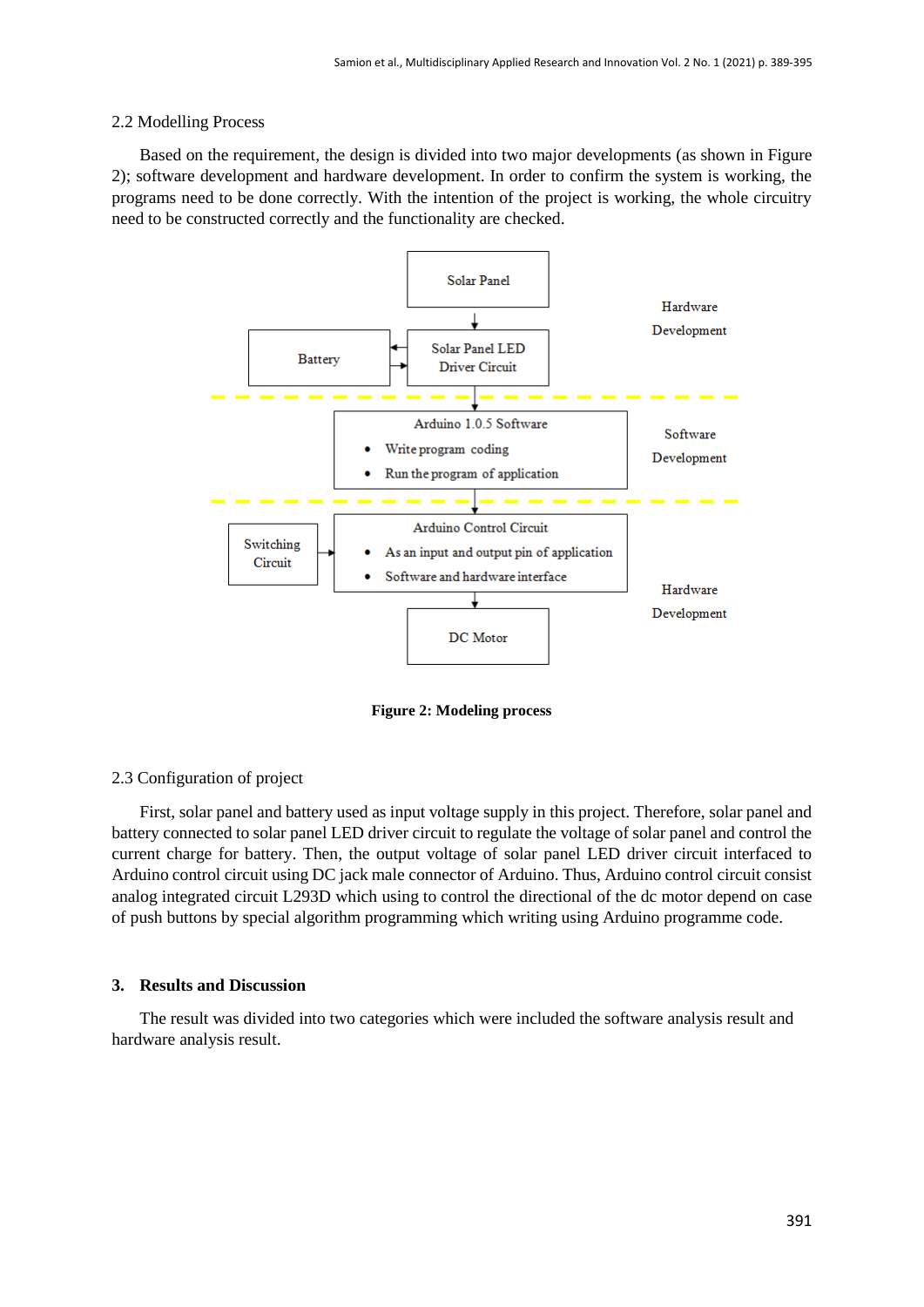# 3.1 Results from simulation

Table 1 shows the characteristic of the simulation circuits under certain conditions.



#### **Table 1: Solar Panel LED Driver Circuit**

#### 3.2 Hardware result analysis

#### i. Solar panel

An experiment was done on solar panel to collect of voltage that able to be absorbed by solar panel. This experiment was done for 5 days with 2 hours duration (12.30pm-2.30pm). Solar panel was put under the hot sun to absorb sunlight and its open-circuit voltage was tested and recovered in every 5 minutes. The average open circuit voltage of solar panel is around 18V to 19V. The lowest voltage is 17.02V while the highest voltage is 21.00V. Whether it was raining, the voltage does not decrease also. Figure 3 shows the graph of average open circuit voltage with time.

# ii. Solar panel LED driver circuit

For the solar panel LED driver circuit, it is tested by placing the project under sunlight (outdoor) and placed it under shelter (indoor). Figure 4 shows the result of this testing.

# iii. Load

An experiment was done with load of this project. The time taken for different number of load which moves in up and down direction was tested and recorded as in Figure 5.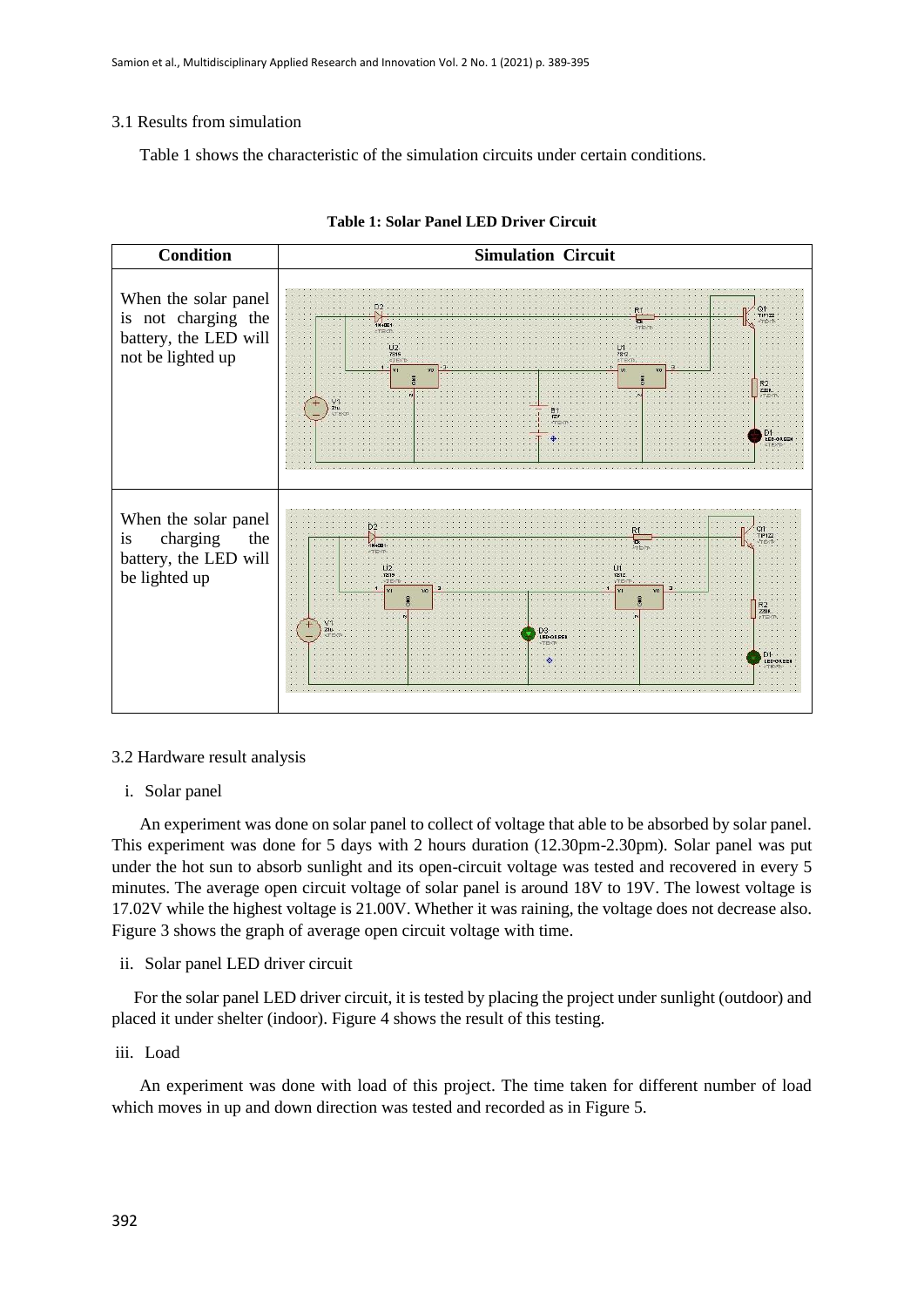

**Figure 3: Graph of average open circuit voltage with time**



**Figure 4: Result of solar panel LED driver circuit testing**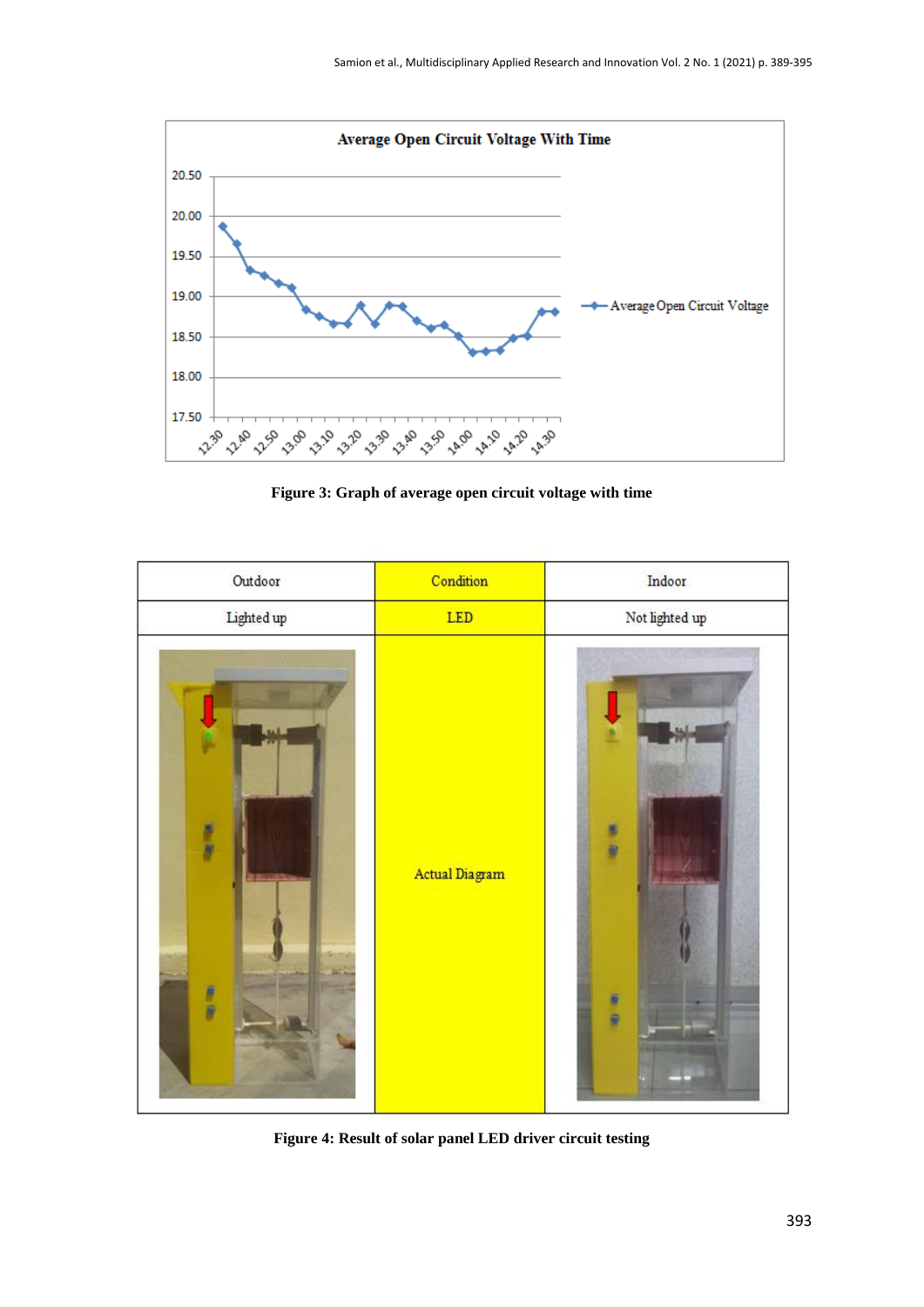

**Figure 5: Result for the testing load verses time**

#### 3.3 Discussion

Since one of the purposes of this project is to understand the concept of the solar system of a simple pulley elevator, we have gained the knowledge very well. Throughout the project, we faced some problem with our coding, circuit design and components. But with the help of supervisor and seniors, we are able to run it after failed so many times. Dc motor was chosen for this project due to its advantages of easy to control its rotation angle compares with others motor such as the servo motor, which only can rotate in 180 each time its rotate. With the lift application, a flexible rotation angle is much needed thus the dc motor is the best candidates for this project.

There are some advantages of this project. The elevator is compact yet functioning well. It is also using sustainable energy. The rechargeable battery as the power hybrid in the event of a power failure or outage. By this era, many people are installing residential elevators to help make everyday tasks more convenient or to increase mobility for those with a physical limitation. At the same time, people are looking for ways to be more energy efficient and keep their energy bills down. So, this compact solar elevator does both by allowing anyone to confidently and independently reach every floor of their home while using far less energy than other residential elevators.

#### **4. Conclusion**

Finally, we have done with our project successfully. Even though there were some problems we have to face, but at last we could achieved for what we all put effort for. More importantly, we are very happy because could achieve our aim of this project which is to understand the concept of a simple pulley system elevator using solar energy. After so much of effort and hardworking, we also could achieve all the objectives of this project. We are so proud could built an elevator that really helpful for people and also which is very environmental-friendly. Thus, an energy consumption elevator surely will be needed in mean of time. This kind of elevator is more energy- efficient technology and the existence of this elevator will contribute to raise some awareness of environment. Using this elevator, people could save their energy and time moving their heavy things from a floor to another floor. Lastly, we are so grateful being involved in this project and we gained more knowledge than we expected.